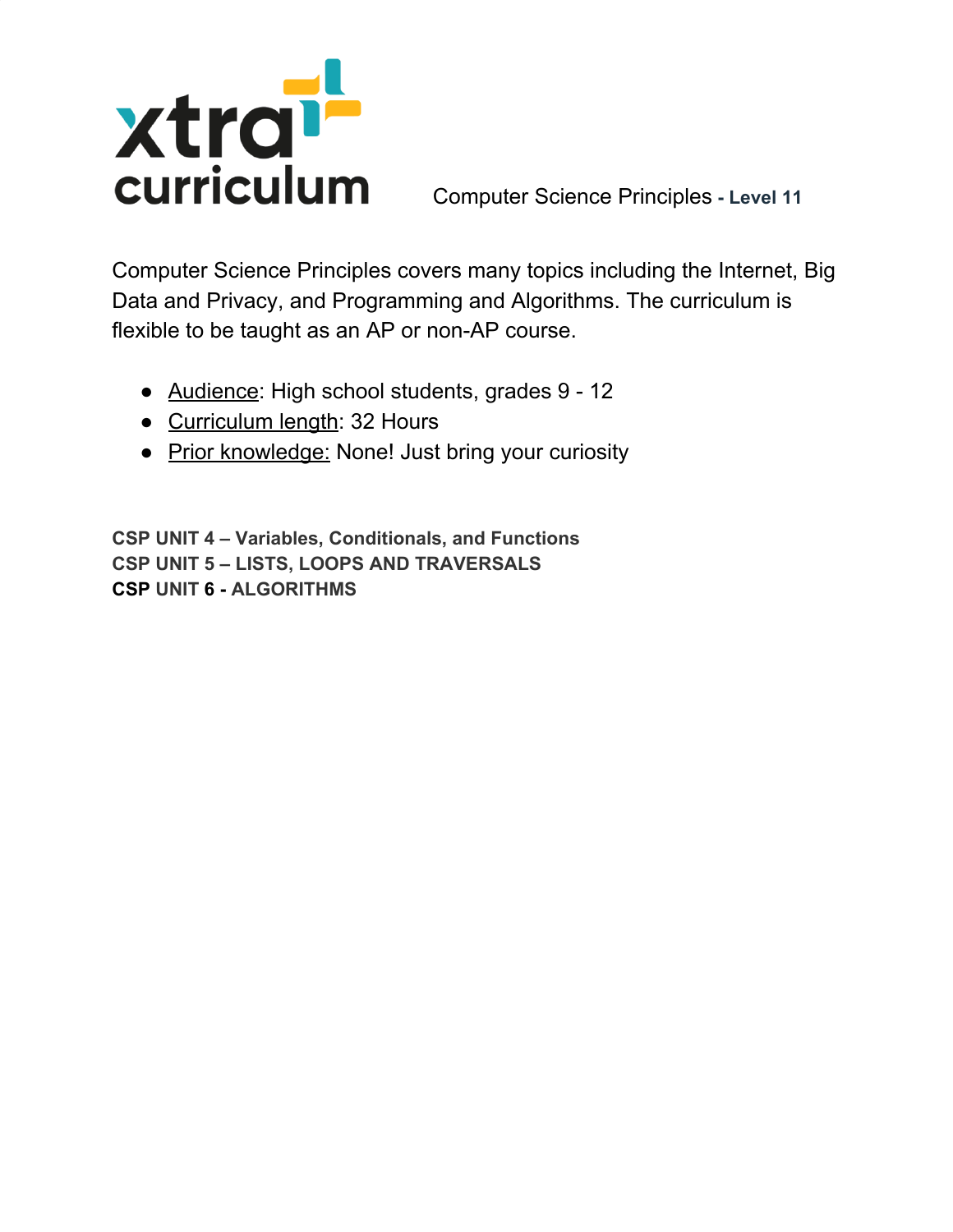

Computer Science Principles **- Level 11**

# **UNIT 4 – Variables, Conditionals, and Functions**

Lesson 1: Variables Explore Lesson 2: Variables Investigate Lesson 3: Variables Practice Lesson 4: Variables Make Lesson 5: Conditionals Explore Lesson 6: Conditionals Investigate Lesson 7: Conditionals Practice Lesson 8: Conditional Make Lesson 9: Functions Explore/Investigate Lesson 10: Functions Practice Lesson 11: Functions Make

#### **Project:**

Lesson 12: Decision Maker App Part 1 Lesson 13: Decision Maker part App 2 Lesson 14: Decision Maker Part App 3

### **UNIT: 5 – LISTS, LOOPS AND TRAVERSALS**

Lesson 1: Lists Explore Lesson 2: Lists Investigate Lesson 3: Lists Practice Lesson 4: Lists Make Lesson 5: Loops Explore Lesson 6: Loops investigate Lesson 7: Loops Practice Lesson 8: Loops Make Lesson 9: Traversals Explore Lesson 10: Traversals investigate Lesson 11: Traversals Practice Lesson 12: Traversals Make

#### **Project**

Lesson 13: semester Hackathon Part1 Lesson 14: Semester Hackathon part 2 Lesson 15: Semester Hackathon Part 3 Lesson 16: Semester Hackathon Part 4 Lesson 17: Semester Hackathon Part 5